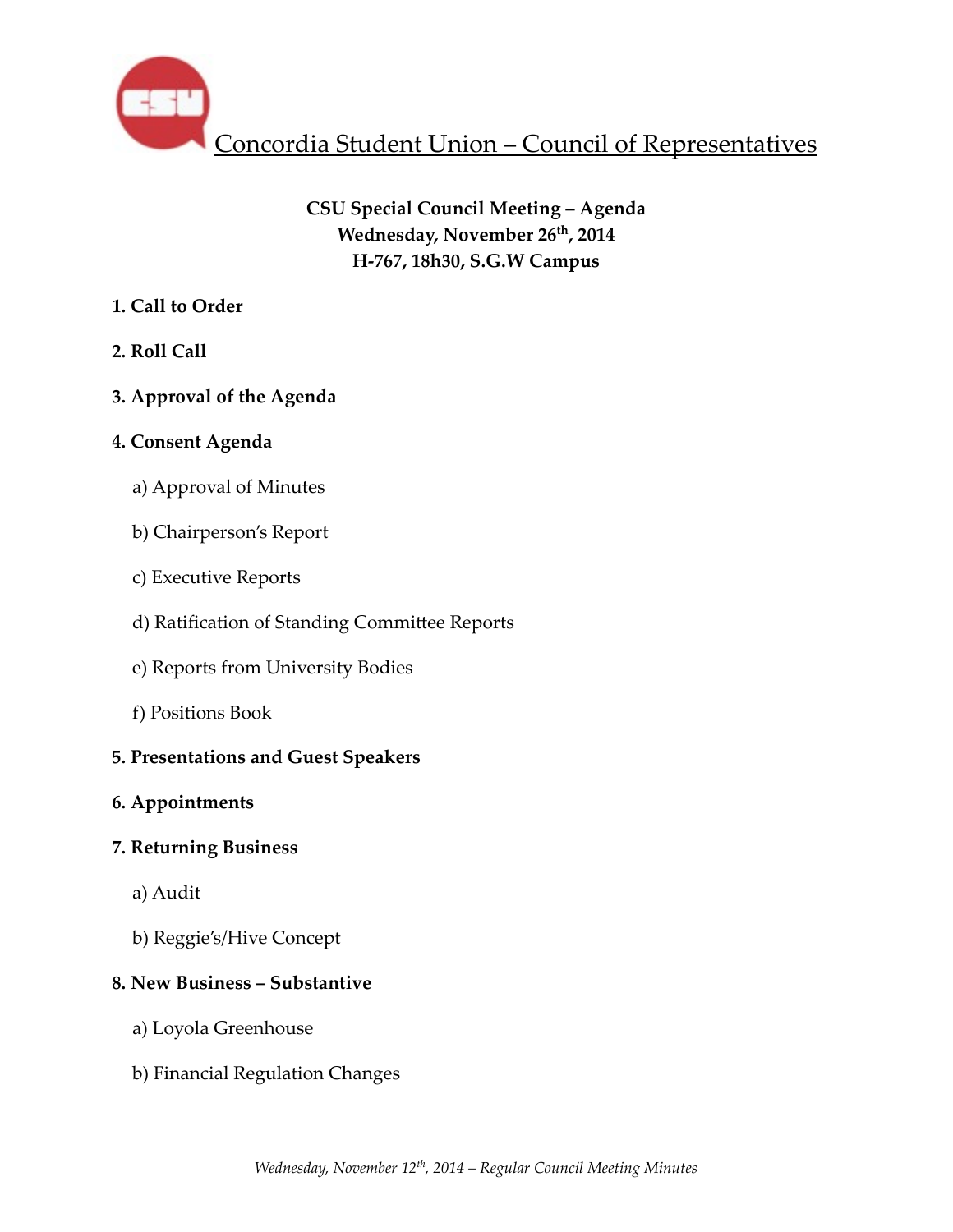

- c) Food System SPF
- d) Sustainability Director

## **9. New Business – Informational**

- a) Hive Update
- b) Divestment
- c) Clubs & Space Committee Report
- d) CUSACorp Report

# **10. Question Period & Business Arising**

- **11. Announcements**
- **12. Adjournment**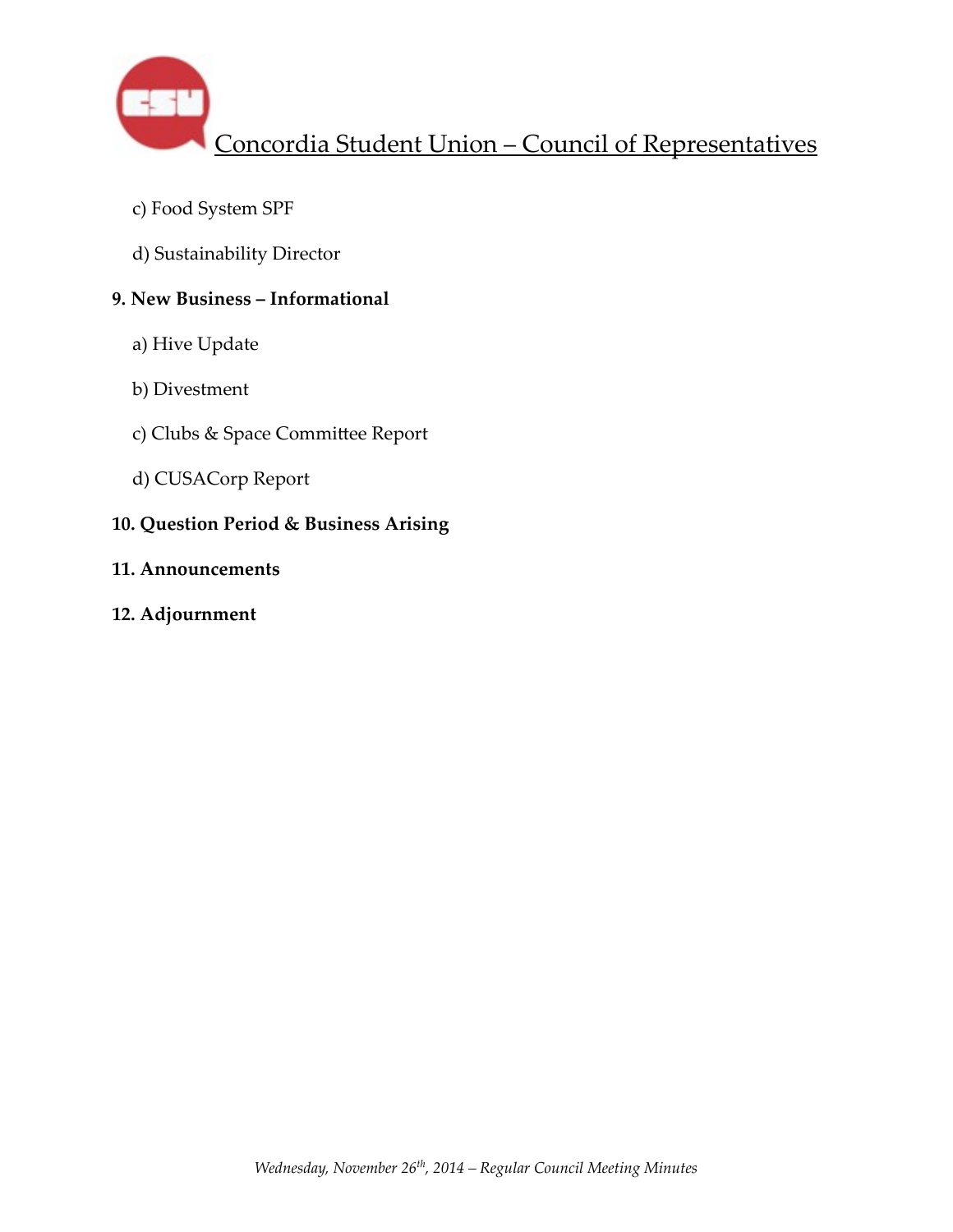

# **CSU Special Council Meeting – Minutes Wednesday, November 26th, 2014 H-767, 18h30, S.G.W Campus**

## **1. CALL TO ORDER**

Meeting is called to order at 18h40.

We would like to acknowledge that Concordia university is on the traditional territory of the Kanien'keha:ka (Ga-niyen-gé-haa-qa), a place which has long served as a site of meeting and exchange *amongst nations. Concordia recognizes, and respects the Kanien'keha:ka (Ga-niyen-gé-haa-ga)* as the traditional custodians of the lands and waters on which we meet today.

### **2. ROLL CALL**

Executives present for the duration of the meeting were *Katherine Bellini* (VP Clubs & Internal Affairs), *Charles Bourassa* (VP Student Life), *Jessica Cabana* (VP Sustainability), *Anthony Garoufalis-Auger* (VP External Affairs & Mobilization), *Heather Nagy* (VP Finance), *Benjamin Prunty* (President), *Gabriel Velasco* (VP Loyola), and *Terry Wilkings* (VP Academic & Advocacy).

Councillors present for the duration of the meeting were *Gemma Acco* (Arts & Science), Jeremy *Blinkhorn* (Fine Arts), *Jenna Cocullo* (Arts & Science), *Emily Fisher* (Arts & Science), *Paul Jerajian* (Arts & Science), Lucinda Marshall-Kisparissis (Arts & Science), Caroline Messier-Gémes (JMSB), Marion Miller (Fine Arts), *Nicholaos Mouzourakis* (ENCS), *Terry Ngala* (Independent), *Angelica Novielli* (Arts & Science), *MaThew Palynchuk* (Arts & Science), *Marcus Peters* (Arts & Science), *Thomas Radcliffe* (Arts & Science), *Michael Richardson* (JMSB), *Jeremy Tessier* (Arts & Science), *James Tyler Vaccaro* (Arts & Science), *Chloë Williams* (Arts & Science) and *Emma Wilson* (Fine Arts).

Councillors absent for the duration of the meeting granted reprieve were *Vicky Rodgers* (JMSB) and *Rami Yahia (*ENCS).

Councillors absent for the duration of the meeting not granted reprieve were *John Talbot* (Arts & Science).

### **3. APPROVAL OF THE AGENDA**

**Chair**: We need a motion to appoint Caitlin Robinson as the Council Secretary for this meeting of Council.

**VOTE** In favour: 9 Opposed: 0 Abstentions: 0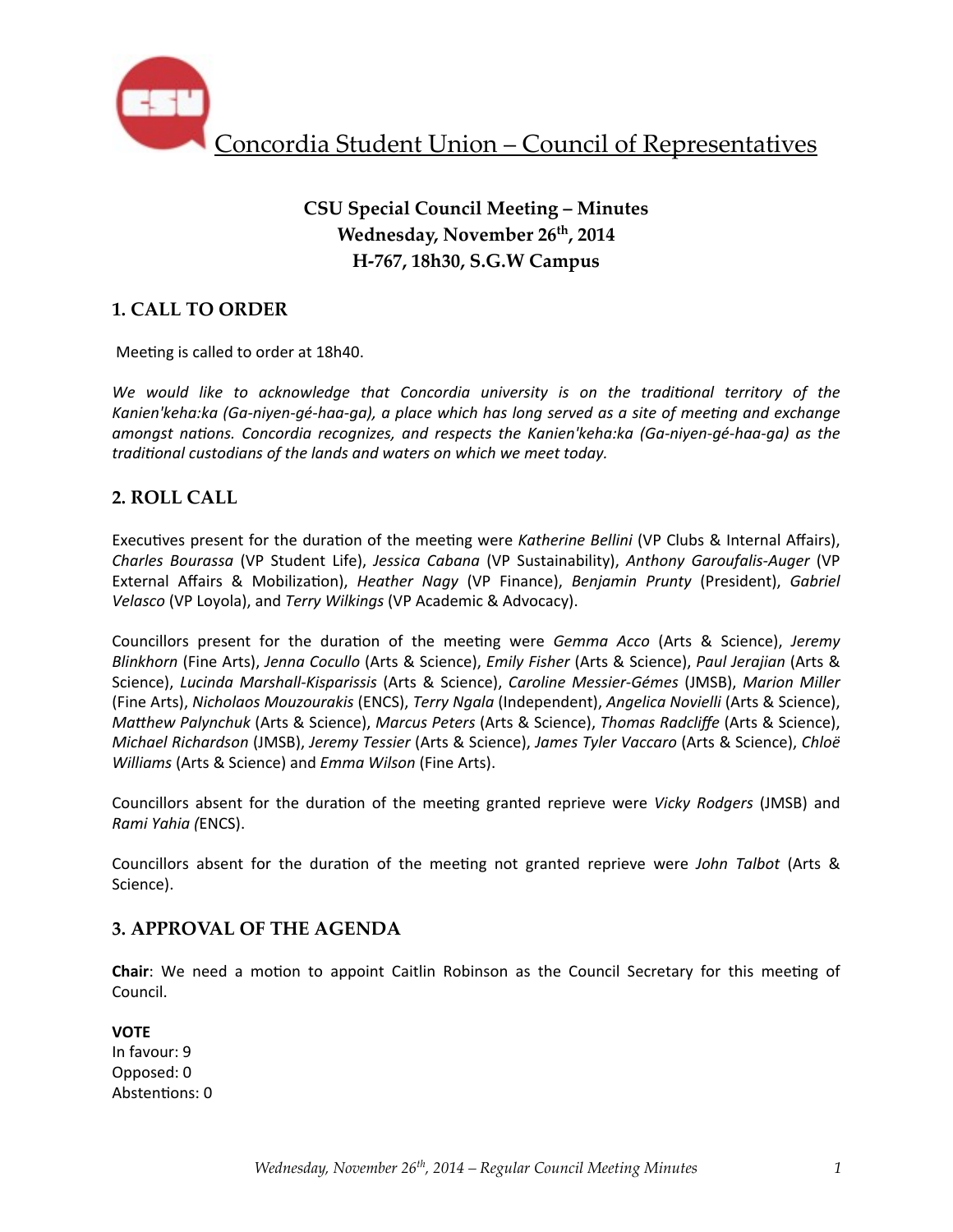

*Motion carries.* 

**Chair:** We have one request for an excusal of absence curtesy of **Vicky Rodgers.** 

**Lucinda Marshall-Kisparissis** moves to excuse Vicky Rodger's absence. Seconded by **Jessica Cabana**.

**VOTE** In favour: 9 Opposed: 0 Abstentions: 0

*Motion carries.* 

**Jessica Cabana** adds point *8. d)* Sustainability Director and *9. a)* Hive Update.

**Nicholaos Mouzourakis:** At the last meeting we discussed a time when councillors could request for their absences to be excused. Is that on the agenda?

**Chair**: That was just a suggestion by **Paul**. It could be entertained at this meeting but has not been formally tabled.

**Chair** remove the agenda point 6. a) Appointment of Council Secretary.

Anthony Garoufalis-Auger add point 9. b) Divestment.

**James Tyler Vaccaro** removes both Club & Space reports, the External & Campaigns Committee Report from November 12<sup>th</sup> and the Loyola Committee Report from 4. Consent Agenda to create a new agenda point 9. c) Clubs & Space Reports.

**Benjamin Prunty** moves *Reggie's/Hive Concept* from 9. New Business - Informational to 7. Returning *Business*.

**James Tyler Vaccaro** removes the CUSACorp Report from 4. Consent Agenda to create a new agenda point 9. d) CUSACorp Report.

**Chair**: We will now vote on approving the agenda as amended.

**VOTE** In favour: 8 Opposed: 0 Abstentions: 1 (Nicholaos)

*Motion carries.*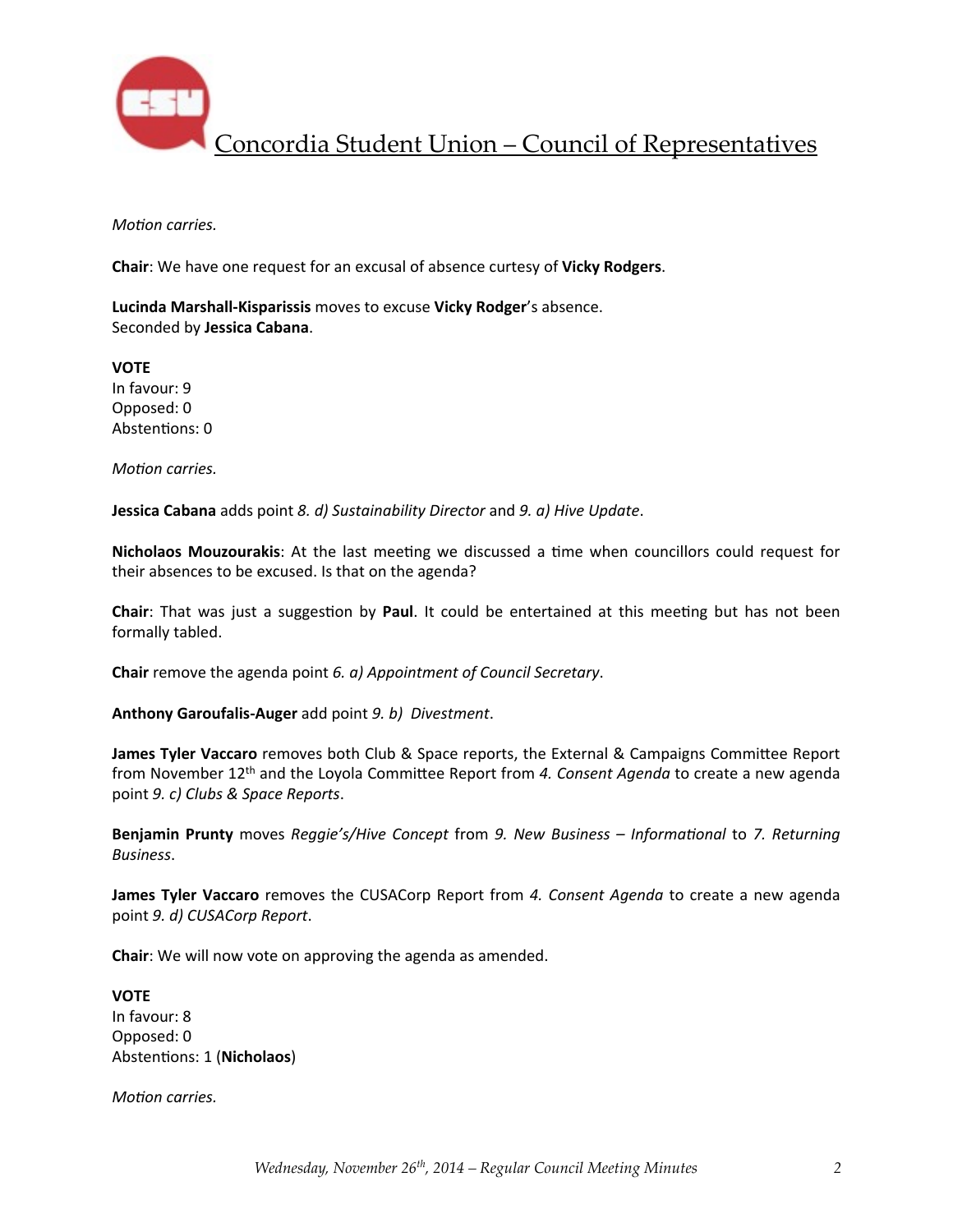

**Chair**: We will now vote on approving 4. Consent Agenda.

## **VOTE**

In favour: 9 Opposed: 0 Abstentions: 0

*Motion carries.* 

**Chair**: On another note, Jenna Cocullo has formally resigned from the Loyola Committee so there is a space open for that.

### **4. CONSENT AGENDA**

### **a) Approval of Minutes – November 12th, 2014**

**Ratified by consent.** 

### **b) Chairperson's Report**

**Ratified by consent.** 

### **c) Executive Reports**

**Ratified by consent.** 

### **d) Ratification of Standing Committee Reports**

**Ratified by consent.** 

### **e) Reports from University Bodies**

**Ratified by consent.** 

#### **f) Positions Book**

**Ratified by consent.** 

### **5. PRESENTATIONS & GUEST SPEAKERS**

*No presentations or quest speakers at this meeting of Council.*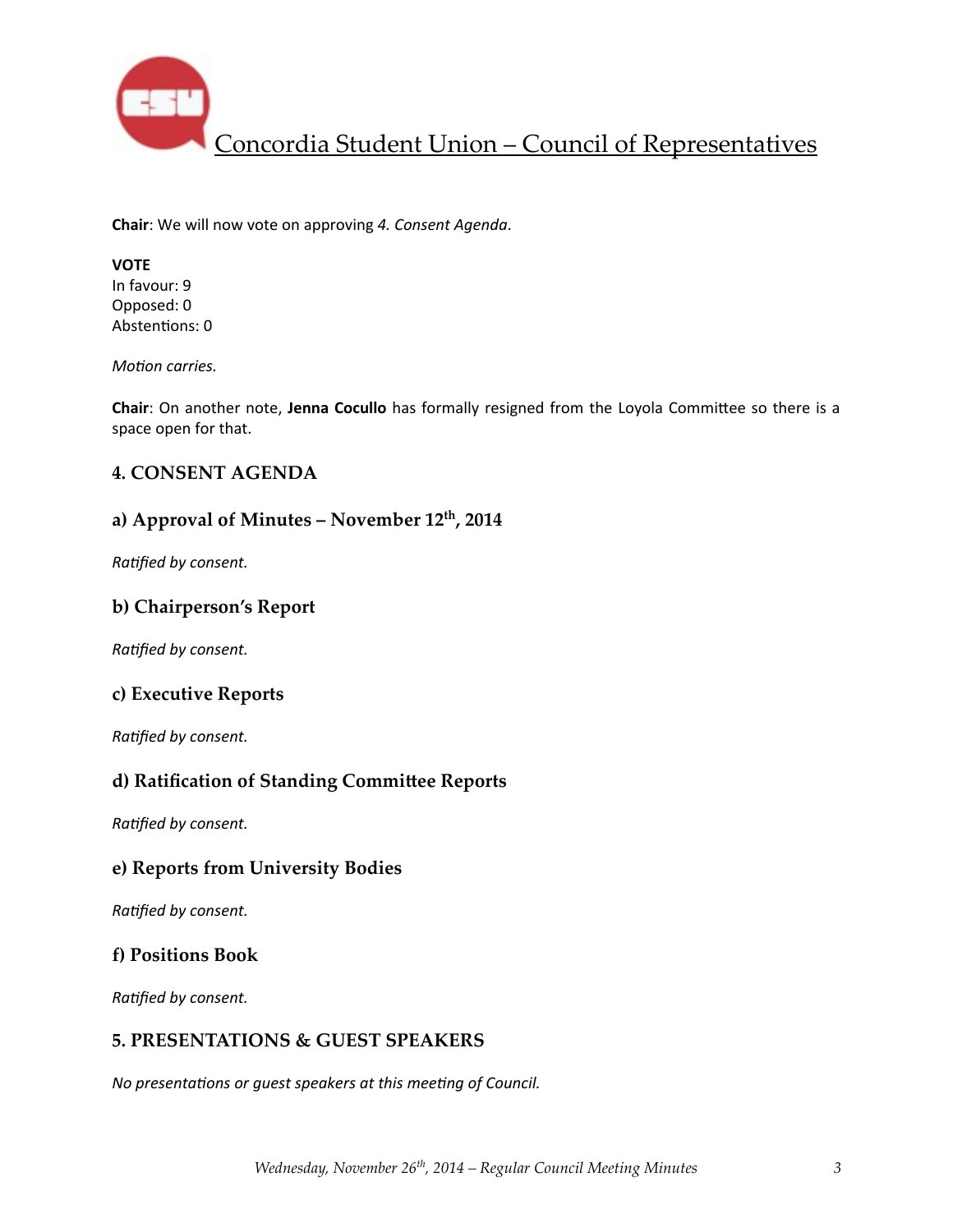

### **6. APPOINTMENTS**

*No appointments were made at this meeting of Council.* 

### **7. RETURNING BUSINESS**

#### **a) Audit**

**Benjamin Prunty** moves to enter closed session. Seconded by **Chloë Williams**.

**VOTE** In favour: 15 Opposed: 0 Abstentions: 0

*Motion carries* 

*Meeting enters closed session at 18h49.* 

Heather Nagy: Upon acceptance of a letter concerning audited documents from the CSU's General Manager to the President and the VP Finance, BIRT Council accepts and signs off on the audited documents presented last Regular Council meeting for the year ending 2013-2014. Seconded by **Michael Richardson**.

*Motion carries.* 

**James Tyler Vaccaro** moves to enter open session. Seconded by Matthew Palynchuk.

#### **VOTE** In favour: 15

Opposed: 0 Abstentions: 0

*Motion carries.* 

*Meeting enters open session at 19h15.* 

Lucinda Marshall-Kisparissis moves to ratify the motion made in closed session. Seconded by **Chloë Williams**.

**VOTE** In favour: 11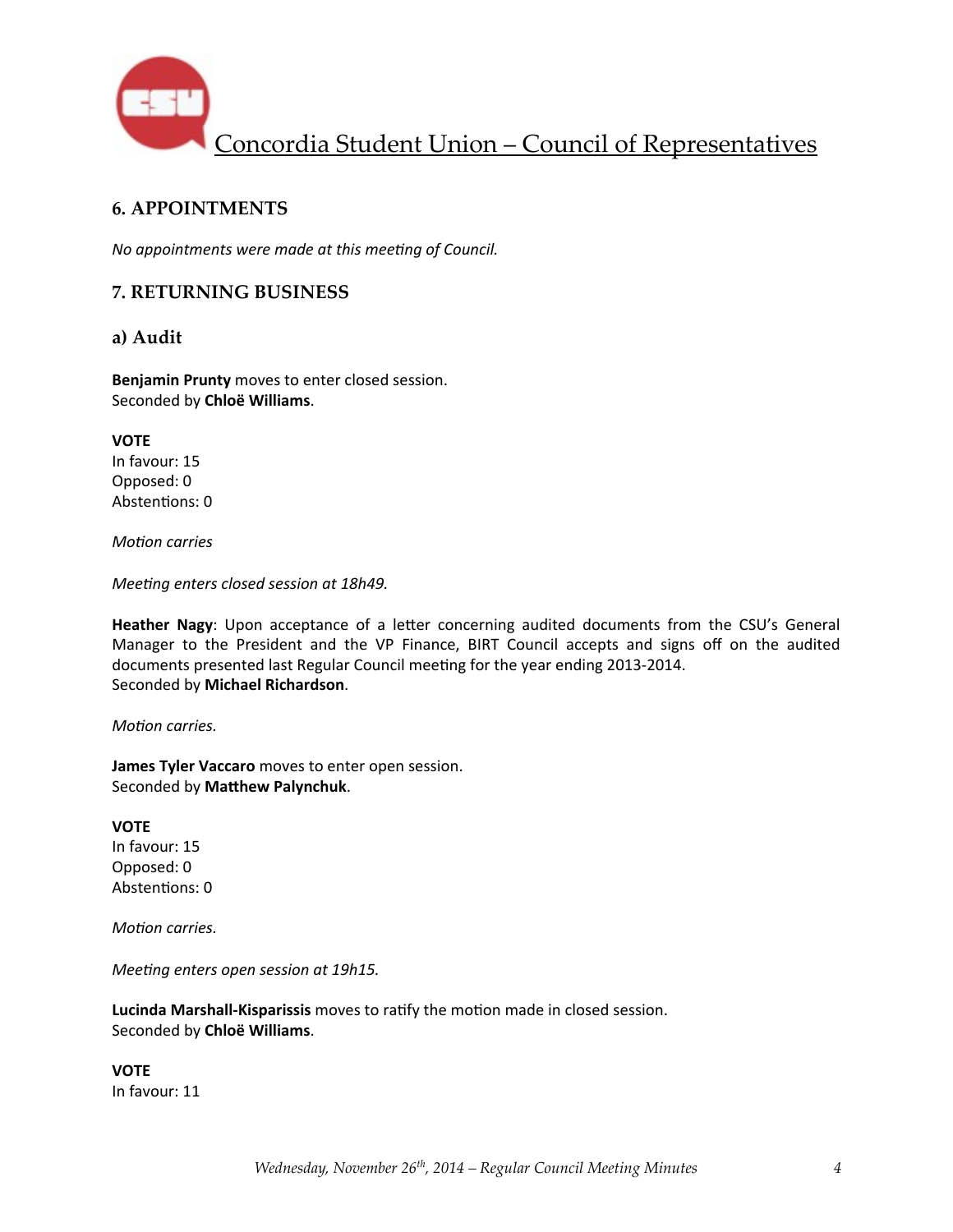

Opposed: 0 Abstentions: 4 (Michael, Caroline, Nicholaos, Thomas)

*Motion carries* 

**Chair**: I received a message from **Rami** requesting an excusal.

**Michael Richardson** moves to excuse **Rami**'s absence. Seconded by **Nicholaos Mouzourakis**.

**VOTE** In favour: 15 Opposed: 0 Abstentions: 0

*Motion carries.* 

#### **b) Reggie's/Hive concept**

**Nicholaos Mouzourakis** moves to enter closed session. Seconded by **Chloë Williams**.

#### **VOTE**

In favour: 13 Opposed: 1 Abstentions: 0

*Motion carries.* 

*Meeting enters closed session at 19h18.* 

**Michael Richardson** moves to take a ten (10)-minute recess. Seconded by **Thomas Radcliffe**.

*Motion carries.* 

*Meeting enters recess at 19h26.* 

*Meeting reconvenes at 19h41.* 

**Benjamin Prunty** moves to suspend Robert's Rules. Seconded by **Nicholaos Mouzourakis**.

*Motion carries.*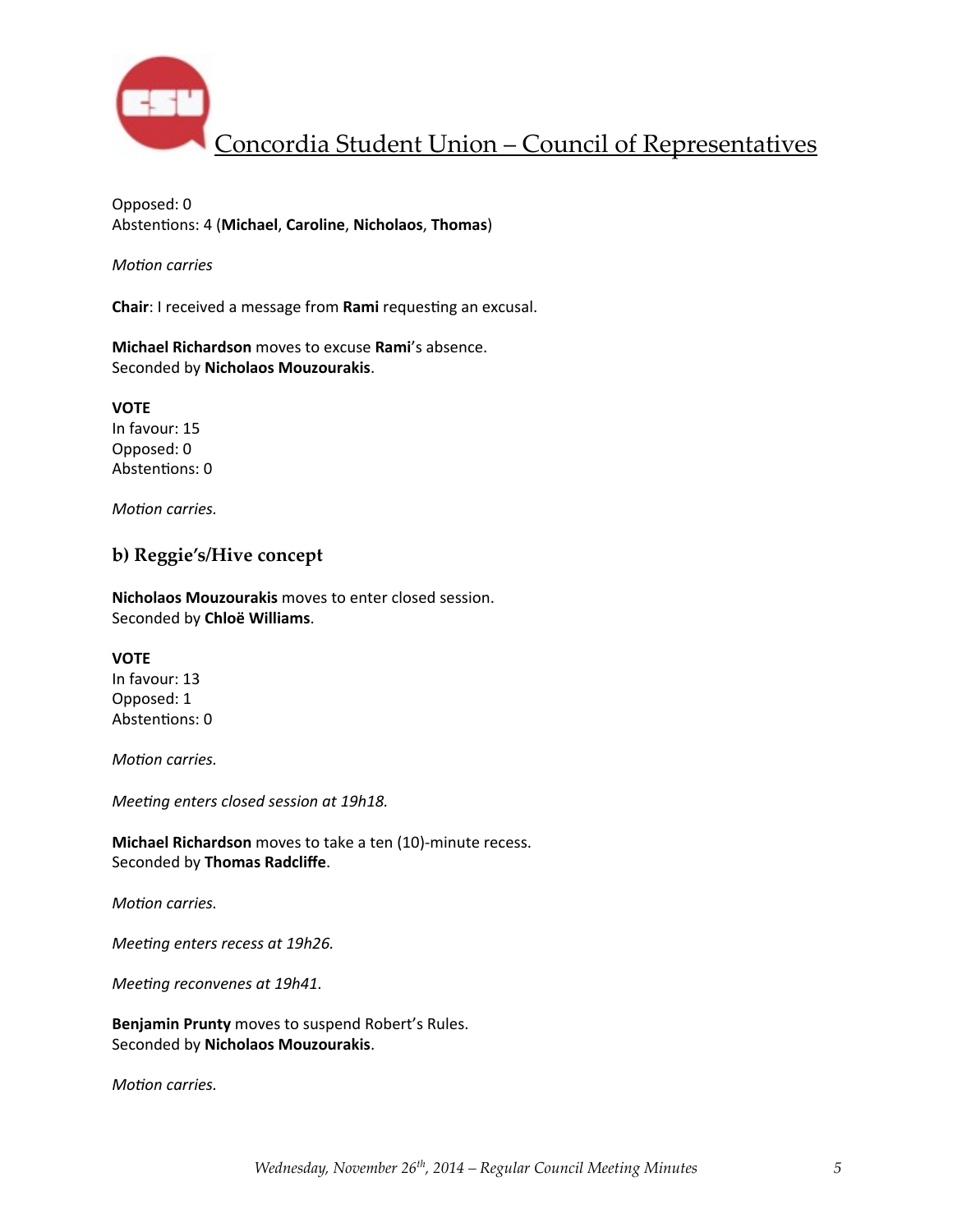

#### *Robert rules are suspended at 20h56.*

Benjamin Prunty moves to make the *Loyola Greenhouse* point *8. a*). Seconded by **Terry Wilkings**.

*Motion carries.* 

**Terry Wilkings** moves to to reinstate Robert's Rules. Seconded by **Benjamin Prunty**.

*Motion carries.* 

*Robert's Rules are reinstated at 20h58.*

#### **8. NEW BUSINESS – SUBSTANTIVE**

#### **a) Loyola Greenhouse**

#### **Jessica Cabana**:

WHEREAS the CSU has a position on actively supporting affordable, sustainable, and student run food service initiatives on campus;

WHEREAS students voted to approve of the use of the SSAELC Fund for the creation and expansion of predominantly student-run food systems projects on campus;

BE IT RESOLVED THAT the CSU allocate 38,900\$ from the SSAELC fund so that the AEdifica firm may develop a proposal for three different greenhouse options for the Loyola Student Centre (SC) building as outlined in the Feasibility Studies Expansion for a Greenhouse.

Seconded by **Jeremy Blinkhorn**.

*Motion carries.* 

**Michael Richardson** moves to enter open session. Seconded by **Nicholaos Mouzourakis**.

*Motion carries.* 

*Meeting enters open session at 21h08.* 

### **b) Financial Regulation Changes**

**Heather Nagy** moves to amend the following Standing Regulations:

Standing Regulation 138 shall read "A committee's approval shall be indicated by the signature of the chair of the committee," changed from "A committee's approval shall be *indicated* by the signature of the chair of the committee, along with an extract of the *minutes where the decision was taken*";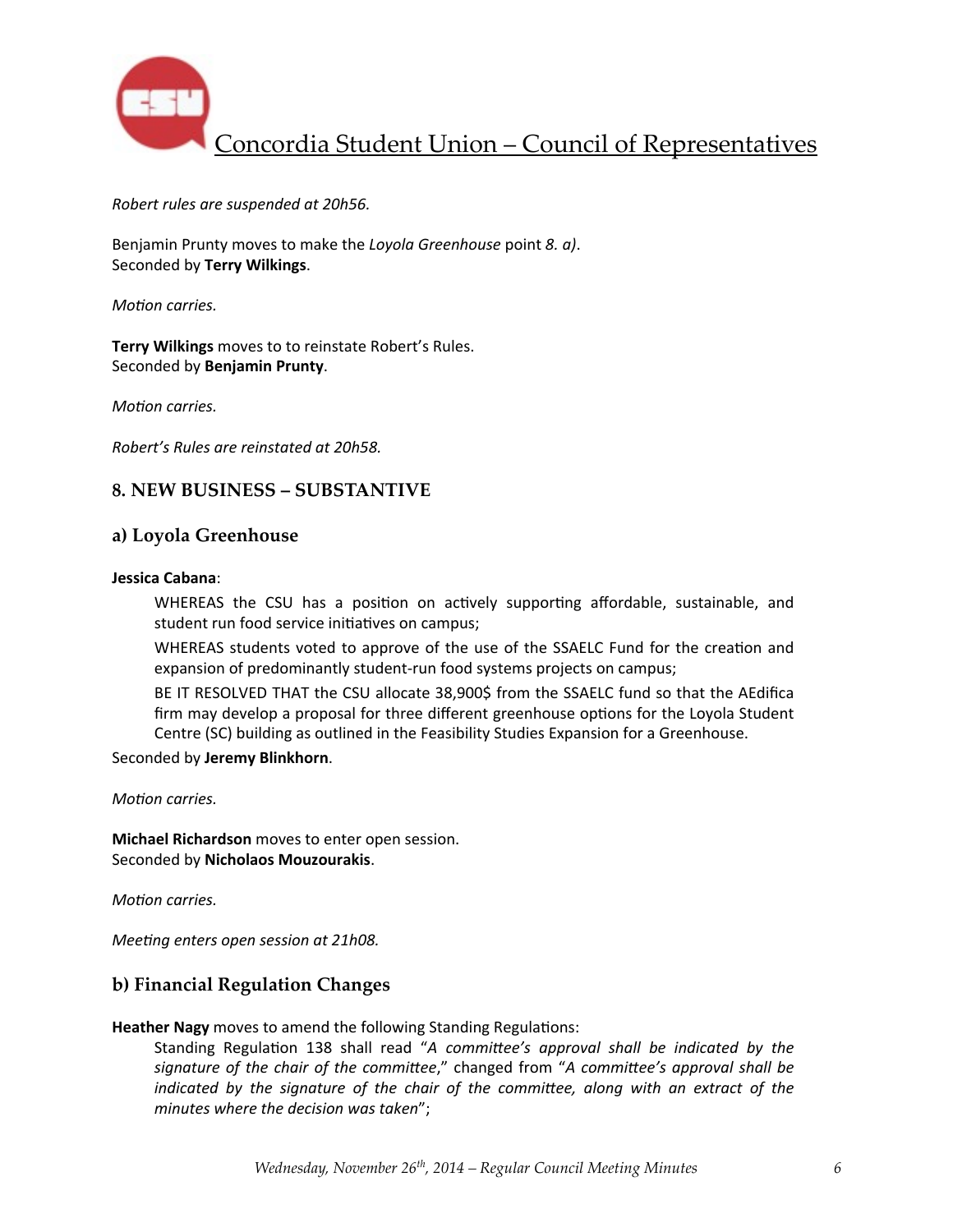

Standing Regulation 187 shall read "Each committee must keep track of the expenses to *their respective budget-lines, these must at all times be up to date within each financial quarter, and must submit a mid-year report to the financial committee*," changed from "Each committee must keep track of the expenses to their respective budget-lines and must submit a mid-year report to the financial committee."

Seconded by **Michael Richardson**.

Heather Nagy: Basically we passed this Standing Regulation in July enabling committees discretionary budget lines namely the External & Campaigns Committee to build their own budgets internally and then bring them to the Finance Committee for ratification such that expenses could start to be accrued. Since the new oversight in finances at the CSU wherein every invoice which comes to my desk has to have an authorized person sign off on it, we are just adding a Standing Regulation stipulation stating that someone from the committee can sign off on that so that I know that someone on the committee knows the current budget coming through. We must keep track of finances on a quarterly basis.

**Paul Jerajian**: Having read the preamble, maybe have another stipulation in there regarding signing officers systematically looking to see how the charges are fluctuating per month or quarter. This is not relevant to the motion, but the way the signing officers work now, they go in, get it justified and sign or not. We could potentially ease up the signing officers financial responsibility.

**Heather Nagy:** That is very appreciated and the Finance Committee is mandated through the bylaws to review all financial policies. This will be a priority starting next semester. There are just standing regulations to change immediately in order to continue having expenses go through the office. To have things go through quarterly or monthly is an idea the finance department has had for a long time so that the financial oversight of the CSU continues to function.

#### **VOTE**

In favour: 13 Opposed: 0 Abstentions: 1 (Nicholaos)

#### *Motion carries.*

Paul Jerajian: It would be wise for Council to receive monthly income statements just so that we can have a general idea of how things are going. It may be more logical for the board to receive them every month. One of our best changes last year at the Arts & Science Federation of Associations (ASFA) was to have income statements every month so that they can see and ask relevant questions.

Heather Nagy: I do not want to take up any more time for this, but I am interested in pursuing these discussions further. I will forewarn Council that for the December  $10<sup>th</sup>$  meeting I will be bringing forth a motion that discusses how the finance department is trying to understand the best process of monthly or quarterly statements presented line-by-line and figuring out what the balance should be about without wasting councillors' time monthly. The CSU is very difficult to keep up-to-date actuarially on a monthly basis since we may hold an event and either pay or receive revenue weeks later.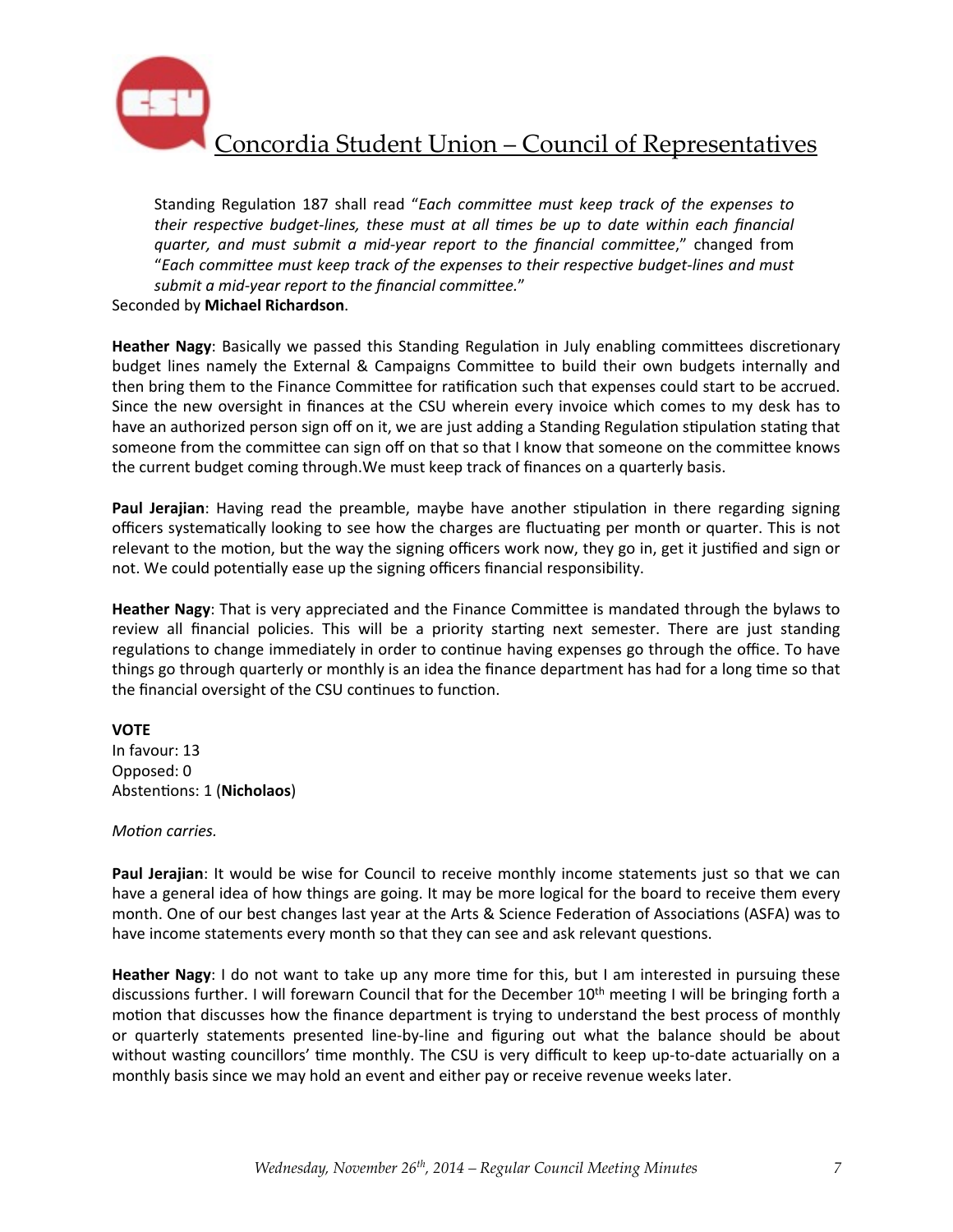

Benjamin Prunty: What is the difference between what Paul is asking for the documents you submit?

**Heather Nagy:** What we send out now is the actuals vs. the budget to every Regular Council meeting. I am not sure monthly reports which take up half an hour each Council meeting make since. It is out legal and fiduciary responsibility for the quarterlies though.

Paul Jerajian: We do not have presentations each month at ASFA, we send out the document as a part of the Consent Agenda.

#### **c) Food-System SPF**

**Benjamin Prunty** moves to adopt the Food Systems SPF policy into the Standing Regulations as an annex.

Seconded by **Katherine Bellini**.

**Benjamin Prunty**: The special projects fund for food systems is basically something we ran on last year and is about incentivizing any group on campus to start a food system project with the possibility for funding and an incentive to start these projects. It also adds a direction for their development on campus. It is basically open to any group but hopefully not one smaller than a faculty. Originally it was for faculty, groups CSU-wide or community groups. Obviously there is an extremely heavy student focus so it has to be student-run or fundamentally a student-oriented group like the People's Potato. The policy is not complete though. I chaired the Sustainability Committee and they gave their input. I was approached by a group who was looking into this and I thought it would be a good opportunity to test out the policy. It is not a small amount they would need – not \$100 000, but not far off, and I thought we could work with them to see what works, what does not work and what needs to be changed. There would be a collaboration between the Sustainability Action Fund (SAF) and us, and we would work with this group to work out the kinks. This is very new but I learned from applying for things with CEDEC and working with SAF and the food systems stuff to work out and create this policy. It is not perfect but I would rather field questions. The idea is for it not to be in the Standing Regulations, but online. IT makes sense to be an annex with other SPF policies we have. It is a broader SPF but significantly smaller.

**James Tyler Vaccaro**: I like the idea behind this, but the motion you are asking to have included in the annex, was it the SPF first working draft or the other one?

**Benjamin Prunty:** That was the preamble.

**James Tyler Vaccaro**: You are asking us to have this adopted into the Standing Regulations tonight but this is only the first draft. Has it been finalized?

**Benjamin Prunty**: The reason it is a draft is to see how it goes as a first time pilot test. It is not a draft but similar to how we adopted Chuck's finance policy at the beginning of last year because it is good to start things and then make small changes here of there. I do not want it to say "draft" in the annexes, but I can see changes being made.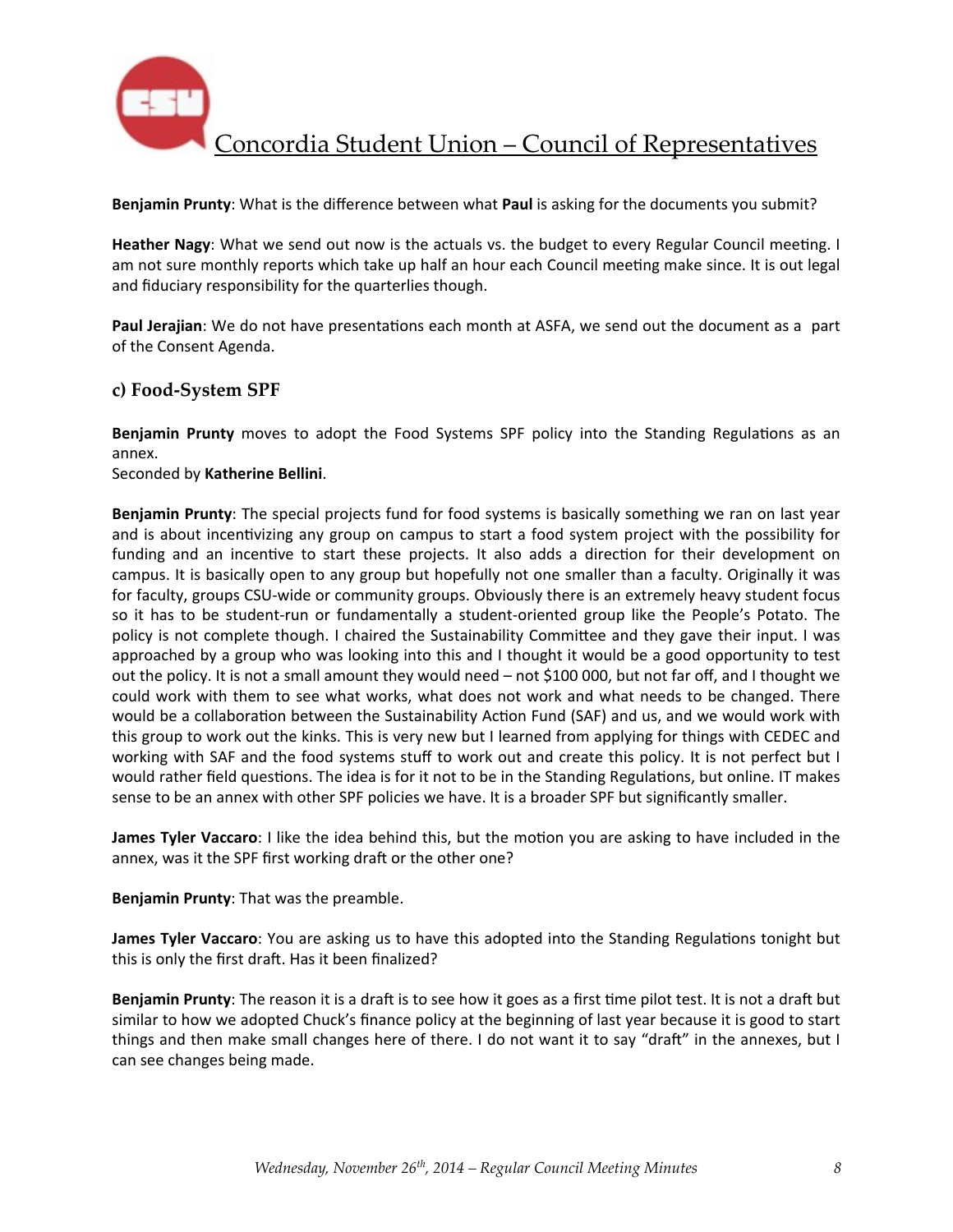

**James Tyler Vaccaro**: You outline the steps to be taken and the first is meeting with the SAF CEO. The only thing I see which could be problematic is that if they agree with the project it moves on. I believe that putting this much power to one individual could be problematic and I would feel more comfortable if it were vested in a committee of SAF.

**Benjamin Prunty**: I have worked with SAF and I am confident in the CEO. Because of my understanding of SAF I know that the board could just overturn this, but we could introduce flexibility, maybe after.

**Heather Nagy**: Just to add, I voiced a similar concern at the retreat. That is sort of the way that SAF undertakes things – the CEO vets it then brings it to committee to discuss further. A simple word change like "vetted" or "to committee after" is something we discussed to change in the future.

**VOTE** In favour: 14 Opposed: 0 Abstentions: 1 (Caroline)

*Motion carries.* 

### **d) Sustainability Director**

#### **Jessica Cabana**:

WHEREAS last Council voted in favour of the Sustainability Director Position and this year's Council voted in favour of its budget allocation;

WHEREAS the Food SPF was not in process of being developed when the position description was originally created;

BE IT RESOLVED THAT the Sustainability Director position be updated and include the Food SPF.

Seconded by **Jeremy Blinkhorn**.

**Jessica Cabana**: Last year's Council approved a Sustainability Director position so I am bringing it back to Council because there have been some modifications. The Food SPF was not in development or existing, so it would fall under this persons' mandate as well and we wanted it to be part of the description before hiring the person. They are not hired yet. Two things are going on: first, including the food SPF, and second, after speaking with General Manager (GM), their wage should not be \$14.75 per hour but \$15.50 per hour. The funding for this was already approved at the beginning of the year and this position has not started yet. The motion did not initially include a pay adjustment. One thing I did not mention is that we had reviewed this through the Sustainability Committee a few weeks ago and passed it through the Consent Agenda, but because the Food SPF was consulted for, it should be included.

#### **VOTE**

In favour: 14 Opposed: 0 Abstentions: 2 (Michael, Jenna)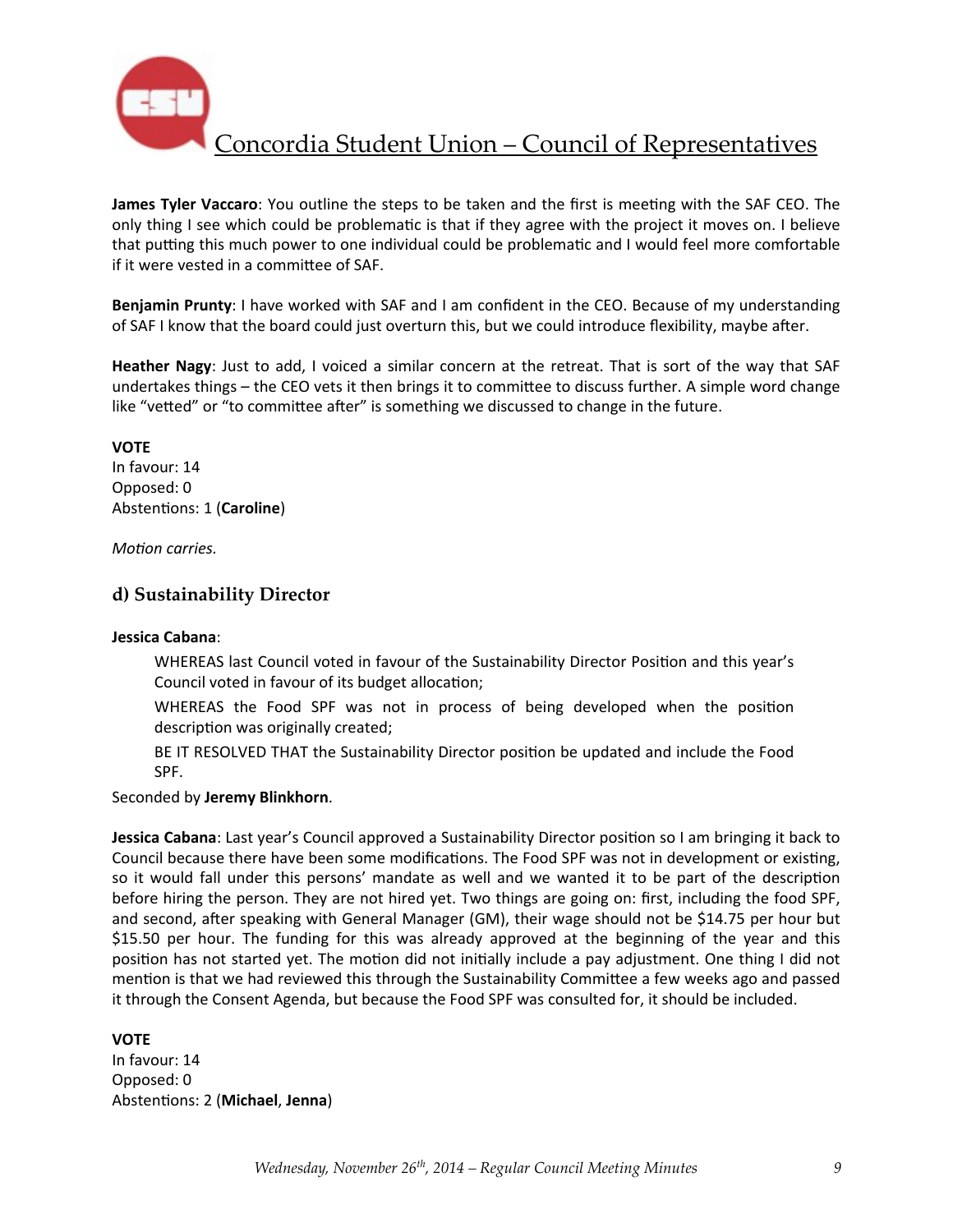

*Motion carries.* 

## **9. NEW BUSINESS - INFORMATIONAL**

### **a)Hive Update**

Gabriel Velasco: We had the intention of putting this to Council to give update as to where The Hive Cafe was in current time. We did a lot of work over the summer with not too much feedback besides the feedback through committee reports. We will cover several broad topics – membership, finances, food policy, student jobs, hive free luncheon, art gallery and events. Jessica and I wrote this up to update everyone and we wanted to come and present it. I will read it and if people have questions we will just quickly go over the major points.

**Jessica Cabana**: *Memberships* – the first two weeks of Orientation helped with memberships and then three (3) weeks later at Loyola we gave students information and now we have around 2 300 members after two and a half months. Definitely there is support from students who want to be part of it. Right now we are providing information which should become fruitful when we have the Special General Meeting. Cafe stuff happened too. If you are a member you can come and give \$1.50 for coffee and this alleviates pressure from the lines. It is really exciting that we can do that for our members.

Gabriel Velasco: The memberships far exceeded what we planned for the whole year so this is really exciting. *Finances* – we have been open three (3) months downtown and one (1) month at Loyola and finally got some approximate numbers. They are really good and really promising for both locations. Downtown there is a tremendous amount of traffic and much higher revenues than expecting. Human resources has been tricky but we are trying to find that perfect balance between the amount of people working and revenues. We will do much better than projected for the year. We are still expecting a slight loss, something very common with startup cafe organizations, but much less than we were originally expecting. Stuff is getting fit into place and is really great with respect to finances so we are really optimistic.

**Jessica Cabana**: *Procurement* – we are buying things from the Concordia Greenhouse and chickpeas and lentils from Le Frigo vert. The Hive free lunch gets produce from city farm schools or produce from Concordia's farmer's market. Other places purchased from is the Concordia Food Coalition, like the leafy greens. Really this is community building and giving good opportunities to produce and sell. Lots of things are happening on campus in relation to food and this is a great way to be able to be a portal to students to be able to sell. The initial policies developed are preliminary and we are just balancing local components with price.

**Gabriel Velasco**: *Student Jobs* – right now seven (7) students are employed at Loyola and nine (9) on the mezzanine, but we are looking at 15 to 20 student jobs as a constant for Concordia, as in they will always exist. It is really hard for students to find jobs on campus as many are relatively low paying, especially anglophone students. In terms of empowerment, we are going through structural changes and getting all the community together to take part in the cafe itself and not just being a regular barista at a coffee shop. Different students who have never been on a hiring committee are there and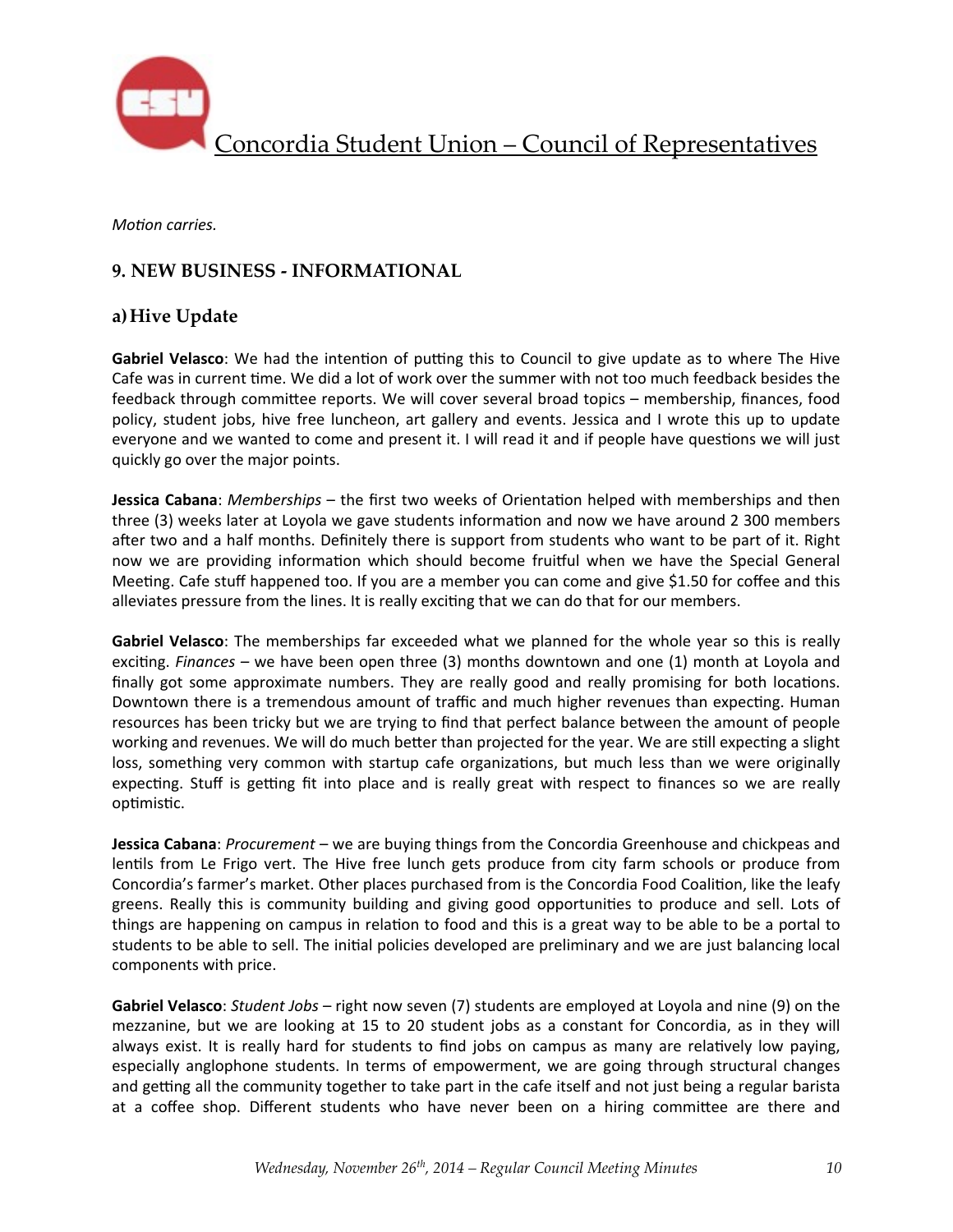

sometimes you do not get regular student jobs. Free lunches - with respect to free lunches, this is also going well. This has been expressed to me and others that the change is really appreciated. It is reflected in the comments received and the amount of students we have had. We have close to 200 students everyday and it is really becoming a community space, open from morning to close. Students are coming in to study and hang out as well as grabbing free lunch on the Loyola campus.

**Jessica Cabana**: The Hive Poetry Slams are really exciting and fun. Every time the Hive is mentioned people cheer. The Art Gallery Committee was created and two (2) people who sit on Council have helped us develop procedures behind it. We are looking at student art on the wall. The second student exhibit connected to social events is happening. It is really great and right now the staff decided that a staff exhibit will happen each year, with another one closing November  $30<sup>th</sup>$ . If you know anyone who wants to submit art there will be another next year. In terms of other events happening, we are still configuring the alcohol permit, but the Geography students helped sort it our for us so that is working out. I will also let you know about another event happening Saturday – the Brasseurs Unis cooperative will be providing some local beer so there are events happening and students utilizing the space, the walls and chairs. *Future Developments* – one of the things recently implemented is a vertical garden and there have been discussions about The Hive and Reggie's terrace as well. It depends on who is occupying the space and if you want to get engaged or discuss this through committee, it is really a student space hub and is looking good.

**Marcus Peters**: Have you considered broadcasting CJLO in that location? It would definitely compliment it.

**Lucinda Marshall-Kisparissis:** We were approached soon after they opened and will look at doing some collaborations. From the CJLO end we had some program changes and a more solid schedule is coming so they will know what music is more cafe-friendly and at what times of day.

**Marcus Peters**: Can you give us a ballpark on the financial situation?

**Gabriel Velasco**: I foresaw that question coming but decided not to provide numbers since it is not tight enough to provide publicly. If you want to talk to me after I can show you though. Since we have only had two (2) months of operations there are no fixed costs.

Terry Ngala: Are you still taking submissions for the art gallery?

**Jessica Cabana**: There was a committee struck which overlooks the Hive art gallery, and different exhibitions are lined up. Right now, we are taking in submissions until November 30<sup>th</sup> then it will be closed and we will prepare the next exhibit.

**Terry Wilkings:** There is something exciting about how the GSA might want to have a formal relationship with the Hive in terms of expanding membership. Is there anything that you know about this?

**Benjamin Prunty**: I was approached by the president and a staff member who said that they were interested in looking into it, but made no promises. They are potentially running a graduate fee levy for this. I never actually asked them, but they just came up to me and we had just a preliminary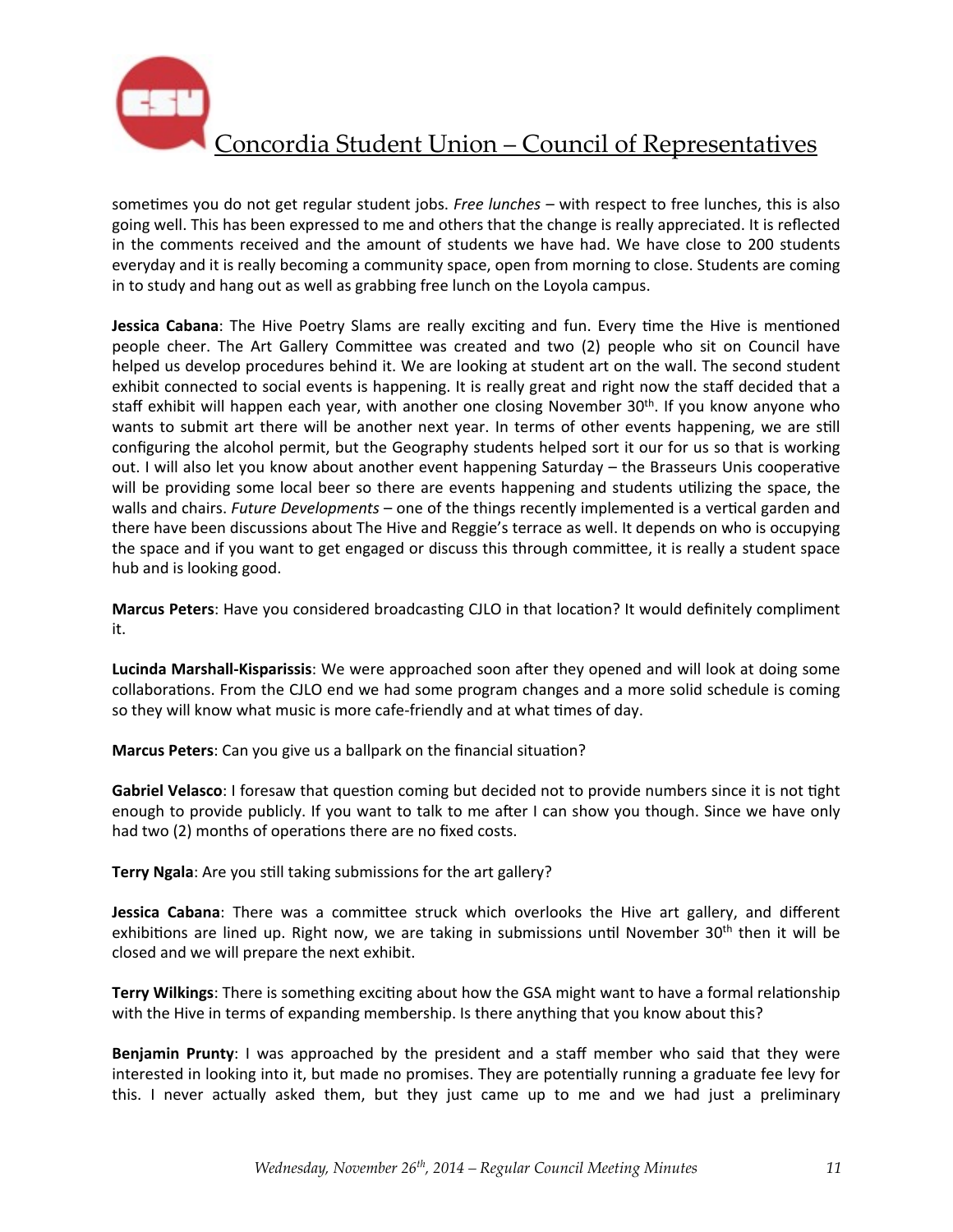

conversation. This opens up the organization to a world of funding. I am currently trying to twist the arm of the Hive to have an Aboriginal awareness exhibit, especially with the opening statement that we have. 

### **b)Divestment**

Anthony Garoufalis-Auger: There was a big decision made by the university about divestment. The CSU adopted this campaign over a year and a half ago, and the university announced that it will be creating a sustainability investment fund of \$5 million which will be completely divested from fossil fuels. This makes it the first university in Canada to acknowledge that fossil fuels are not sustainable. It still falls short of what the CSU has been saying, however. Given that the university has made this step, the CSU sent out a press release saying that we are pleased that the university acknowledges that fossils fuels are unsustainable and it has invested in a sustainable investment fund, but we would like to persuade them to divest the entirety of the fund. The Group Divest Concordia is coming up with their own statement and the Graduate Students Association (GSA) has signed onto our press release. We are working with groups like 350.org as well as people working with Naomi Klein and others and we have built alliances with this year to make it a big story. The Dalhousie University board of directors voted against fossil fuels divestment, and this is coming right off the heels of that. We are trying to make a splash out of the story in the next 48 hours and we are trying to put the focus on fossil fuels. The university statement is available on the front page of their website and on the CSU's Facebook page we will be posting a statement. We will be contacting journalists in the next 24 hour. This is a pretty big story and the divestment campaign is happening across Canada. We are going to be jumping on this opportunity to really galvanize the movement happening in Canada around the world.

**James Tyler Vaccaro**: You mentioned that the end plan is that the university divest within three (3) years. Did they state any plans to move forward?

**Anthony Garoufalis-Auger**: The plan is to create a \$5 million fund with a sustainability policy with the possibility of putting more in the fund. This is the extent of their commitment to divest the entirety. There is openness but no commitment to long term strategy.

**Benjamin Prunty**: This is a good move that they are doing, but just to put things in perspective, they already had \$5 million not invested in these sorts of things. While it is good that they do that because of public acknowledgement, at the same time it does fall short of the demand for full divestment. As time goes on will see if they are truly committed to these sorts of things.

**Anthony Garoufalis-Auger**: Their plan was to move all of their active shares and go into these pooled funds. They have gone in that direction in that now there are no active shares. I do not know where the money going though. They have taken \$5 million from there and are creating a fund to be managed by people who could create sustainable investment policy for it. We have no idea where the \$5 million is coming from or what the impact will be.

### **c) Clubs & Space Committee Report**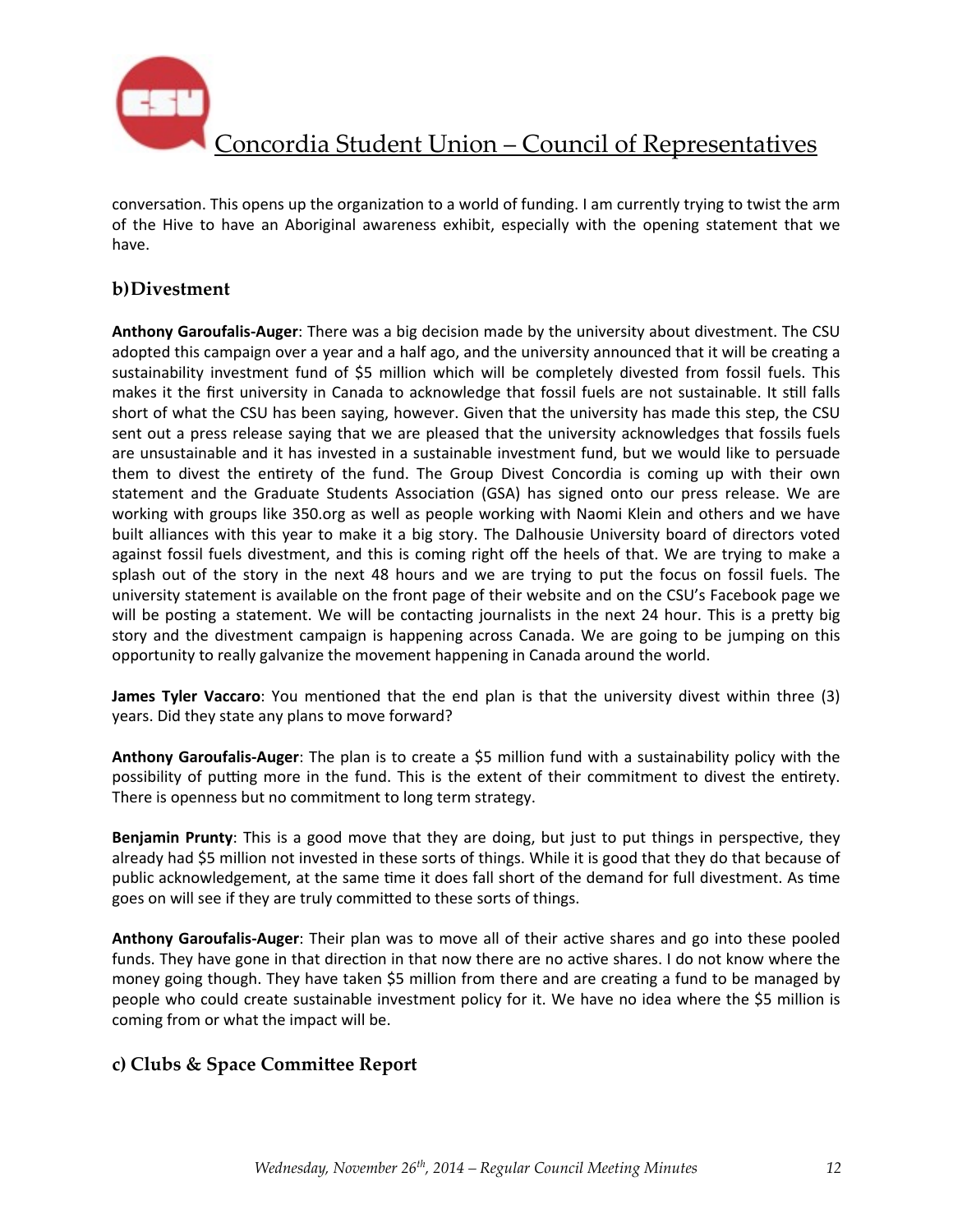

**James Tyler Vaccaro**: About the Moroccan Students Association debacle, it seems that it is working out for the best. What is the budget allocation for the club? Financially, is it coming out of IEAC fees? CSU fees? Where is budget allocation from?

Katherine Bellini: They have not received any budget allocation because of the infraction of the CSU's bylaws by being identical clubs. As it stands, there is only one Moroccan Students association which will receive money after the conflict is resolved.

James Tyler Vaccaro: What about the Iranian Student Association's budget?

**Katherine Bellini**: The budget deadline for submission was extended from September 16<sup>th</sup> and every club afterwards were told that they would not have their budget processed for the reason that it was not submitted in a timely manner. We will be approving the budget proposals as of January. The clubs who have not yet submitted a budget would be entitled to apply for Special Clubs Funding (SCF) to allow them to function. The exception is the new clubs  $-$  if a club never received a budget and is new, and the process just approved, they are entitled to receive the budget as soon as the application is done. Otherwise, students need to follow guidelines for budget submission.

**James Tyler Vaccaro**: The Loyola CSU office moved and this has gotten pushed back. Is there a reason?

**Gabriel Velasco**: There is no reason – the university sent me the documents. They just sent me the dates which were those which coincided with university's construction deadline.

**James Tyler Vaccaro**: For the External & Campaigns Committee report, it mentions a 2 550\$ partnership with Rencontres internationales du documentaire de Montréal (RIDM). What were the terms of the partnership, and how is the committee and the CSU working with them?

**Anthony Garoufalis-Auger:** Mostly the \$2 550 was for the speaking event with Hubert Sauder and the film We Come as Friends. The entirety of that went to paying the honorariums and travelling costs of both speakers.

## **d)CUSACorp Report**

**James Tyler Vaccaro**: I have three (3) points to bring up regarding the CUSACorp Report – we have not received a report as we are supposed to every meeting. Kate presented us with something so I assume the board is doing something. Is there an update on the Reggie's lease? Are we waiting for the renovations?

**Benjamin Prunty**: Essentially, the only thing that the reports would say is that we are paying our taxes. For an update on the lease, we have not done anything except figure out that there will be no negatives for it. CUSACorp has no responsibilities since they own no land or businesses and have no staff, so I figured we would get more intensely involved when discussions about the construction of Reggie's came up. We should produce reports but they would not say very much. On the part of Reggie's and the renovations, it is not technically leased to Reggie's.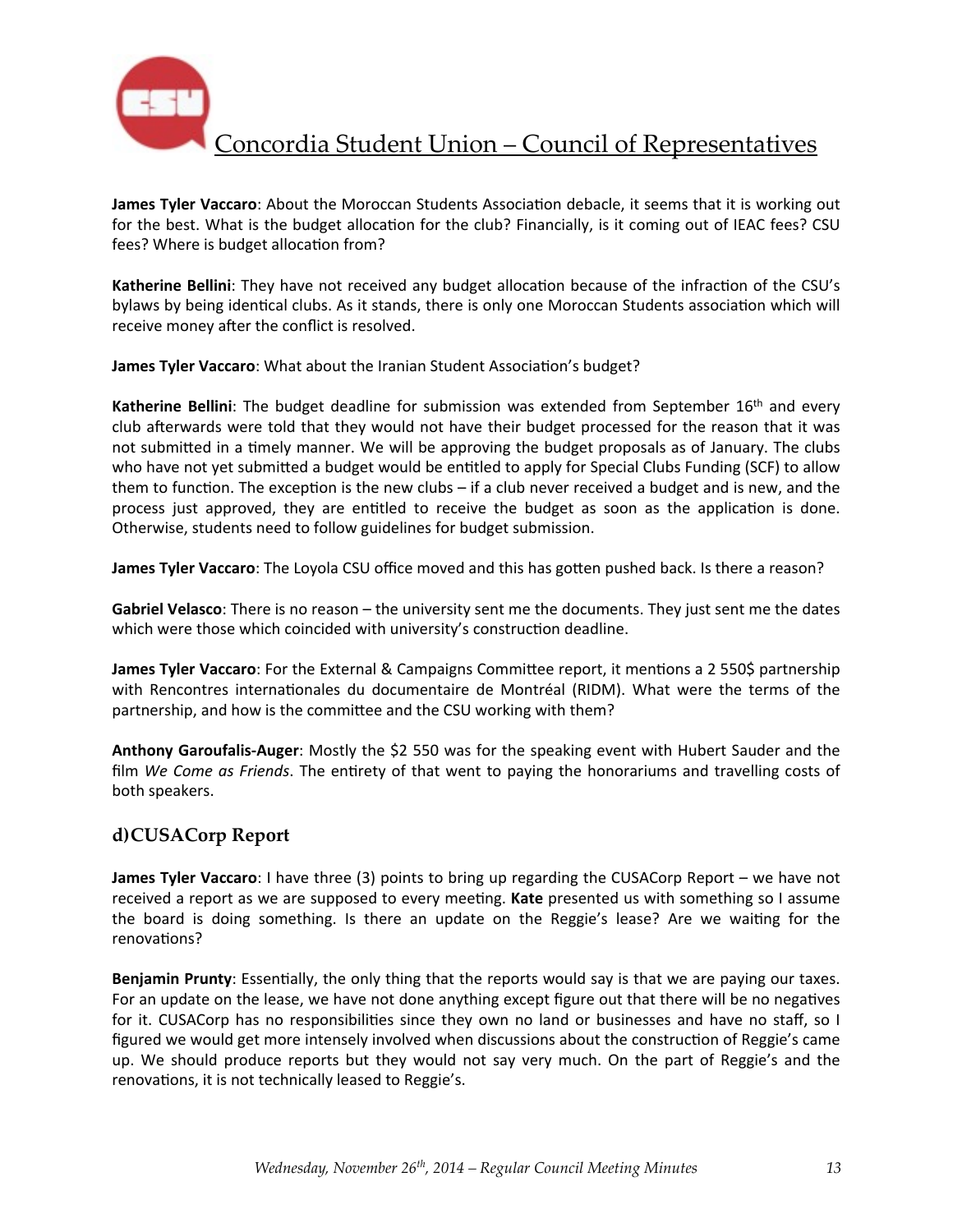

**Heather Nagy:** With the plan **Kate** presented, CUSACorp needs to approve a Phase 1 after Phase 1 is complete. Now we saw the concept design, and that is the concept design. The working drawings are part 3 and then we will prioritize holding a meeting and making a decision on that.

**James Tyler Vaccaro**: The CUSACorps bylaws require you to hold shareholders meaning thirty (30) days within the end of a financial quarter. The End of September was thirty (30) days to review the financials presented at the shareholders meeting. We can just do one before the next Council meeting to keep kosher.

**Benjamin Prunty**: We had one which was kind of impromptu. A financial transaction did take place at CUSACorp. We had a certain amount of cash which we needed to cover a cash flow issue so we took a portion of that out. It went from CUSACorp to the CSU.

**Heather Nagy**: Yes, it was money CUSACorp owed the CSU.

**Benjamin Prunty** moves to ratify the reports remove from the *Consent Agenda*. Seconded by **Chloë Williams**.

**VOTE** In favour: 16 Opposed: 0 Abstentions: 0

*Motion carries.* 

### **10. QUESTION PERIOD & BUSINESS ARISING**

*No questions of business arose meeting of Council.* 

#### **11. ANNOUNCEMENTS**

Paul Jerajian: On October 24<sup>th</sup> the Clubs & Space Committee approved a club called MedSpecs Concordia and I have been working with them since last year with the help of James and Gonzo, and you guys approved them so I am just letting you all know how happy i am.

**Charles Bourassa: Jessica** mentioned this before but there will be an event at the Hive from 19h00 to 2h00 called he Winter Warmer with Brasseurs Unis, a co-operative started at Concordia. Five (5) kegs will be there of really cheap beer. The prices on the posters are wrong though, they will be cheaper.

Lucinda Marshall-Kisparissis: On Saturday there will be a massive demonstration against austerity with probably tens of thousands of people. Walking in the street good way to work up a thirst to go to Winter Warmer. We will be meeting at 13h00 in front of Prêts et Bourses du Canada.

**James Tyler Vaccaro**: I just wanted to mention that the FEUQ congress which happened in October did not have a CSU delegation and almost did not make quorum, and that they were discussing budget cuts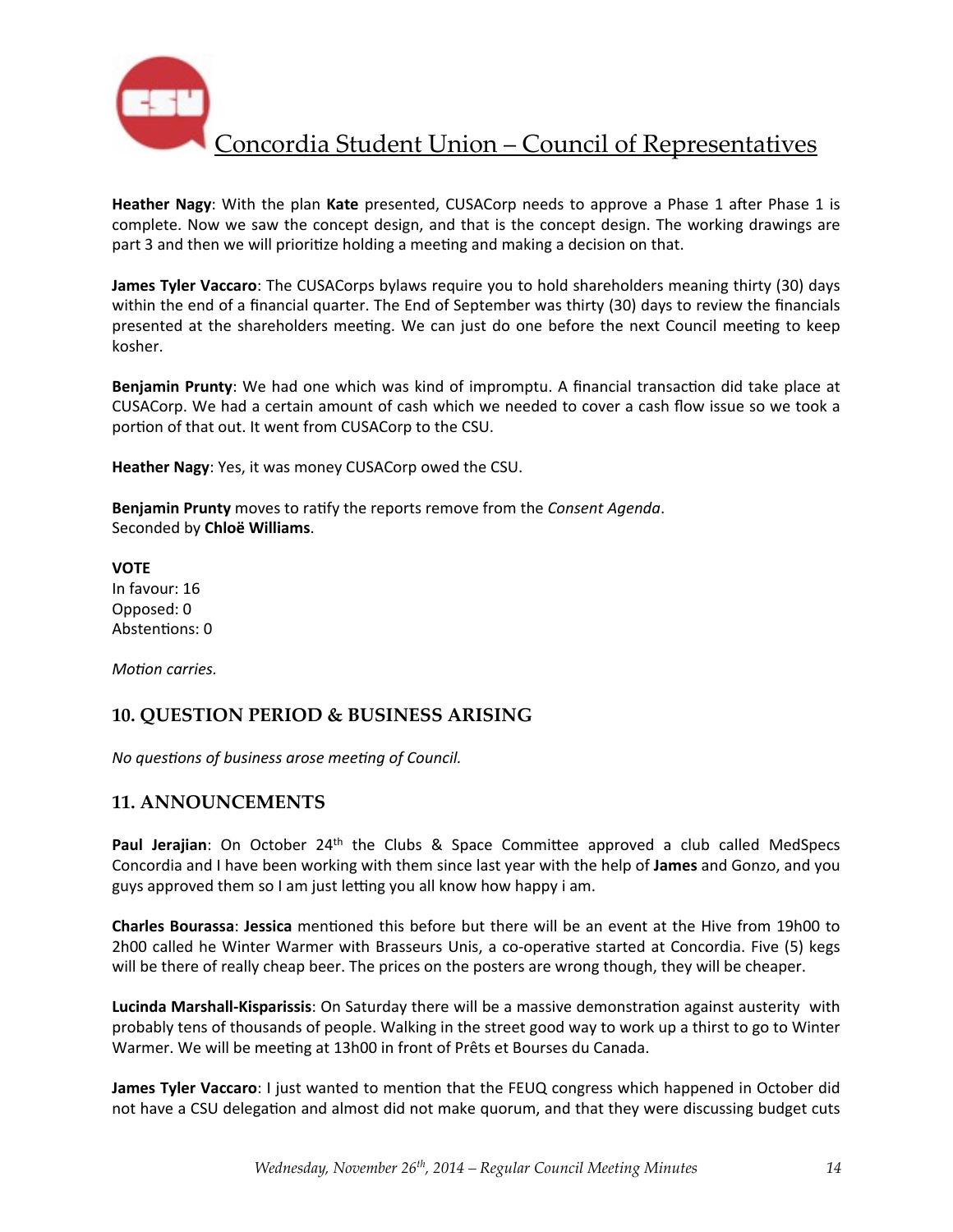

to education. If the executives cannot make it, let the students know so that they can send people. The CSU holds either (8) seats we really looked bad.

**Benjamin Prunty**: We have and interesting dialogue with the FEUQ, but this is noted definitely. On another note, I just wanted to announce the rare gift that is the smoothness and tranquility our Council meetings have had, and I just wanted to say that I appreciate this entering into a period when historically people start thinking about who the next executive will be, and I just want to appreciate the tranquility. Everyone created that so thanks a lot.

Paul Jerajian: Tomorrow is the last day for the CSU, ASFA and CASA's by-elections. I would like to remind everyone to vote.

#### **12. ADJOURNMENT**

Seconded by **Thomas Radcliffe**.

**VOTE** In favour: 16 Opposed: 0 Abstentions: 0

*Motion carries.* 

*Meeting is adjourned at 22h15.*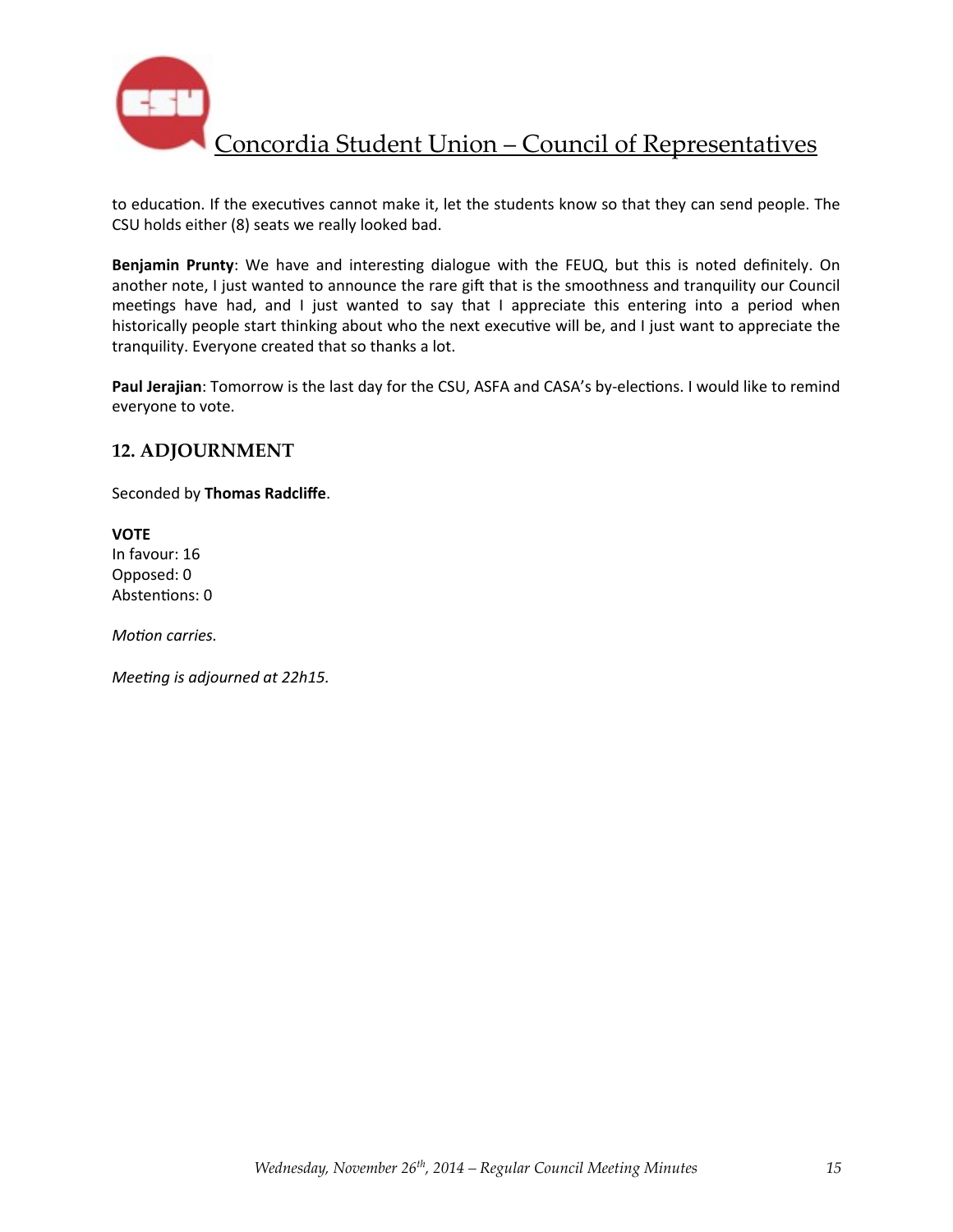

# **CSU Special Council Meeting Wednesday, November 26th, 2014 H-767, 18h30, S.G.W Campus**

## **Summary of Motions Carried**

## **3. APPROVAL OF THE AGENDA**

A motion was carried to grant Caitlin Robinson temporary membership status for the duration of the meeting.

*– Unanimous*

A motion was carried to excuse Vicky Rodgers' absence.

*– Lucinda Marshall-Kisparissis (Jessica Cabana)*

### **7. RETURNING BUSINESS**

### **a) Audit**

#### The following motion was carried:

Upon acceptance of a letter concerning audited documents from the CSU's General Manager to the President and the VP Finance, BIRT Council accepts and signs off on the audited documents presented last Regular Council meeting for the year ending 2013-2014.

*– Heather Nagy (Michael Richardson)*

A motion was carried to excuse Rami Yahia's absence.

*– Michael Richardson (Nicholaos Mouzourakis)*

## **8. NEW BUSINESS – SUBSTANTIVE**

### **a) Loyola Greenhouse**

The following motion was carried:

WHEREAS the CSU has a position on actively supporting affordable, sustainable, and student run food service initiatives on campus;

WHEREAS students voted to approve of the use of the SSAELC Fund for the creation and expansion of predominantly student-run food systems projects on campus;

BE IT RESOLVED THAT the CSU allocate 38,900\$ from the SSAELC fund so that the AEdifica firm may develop a proposal for three different greenhouse options for the Loyola Student Centre (SC) building as outlined in the Feasibility Studies Expansion for a Greenhouse.